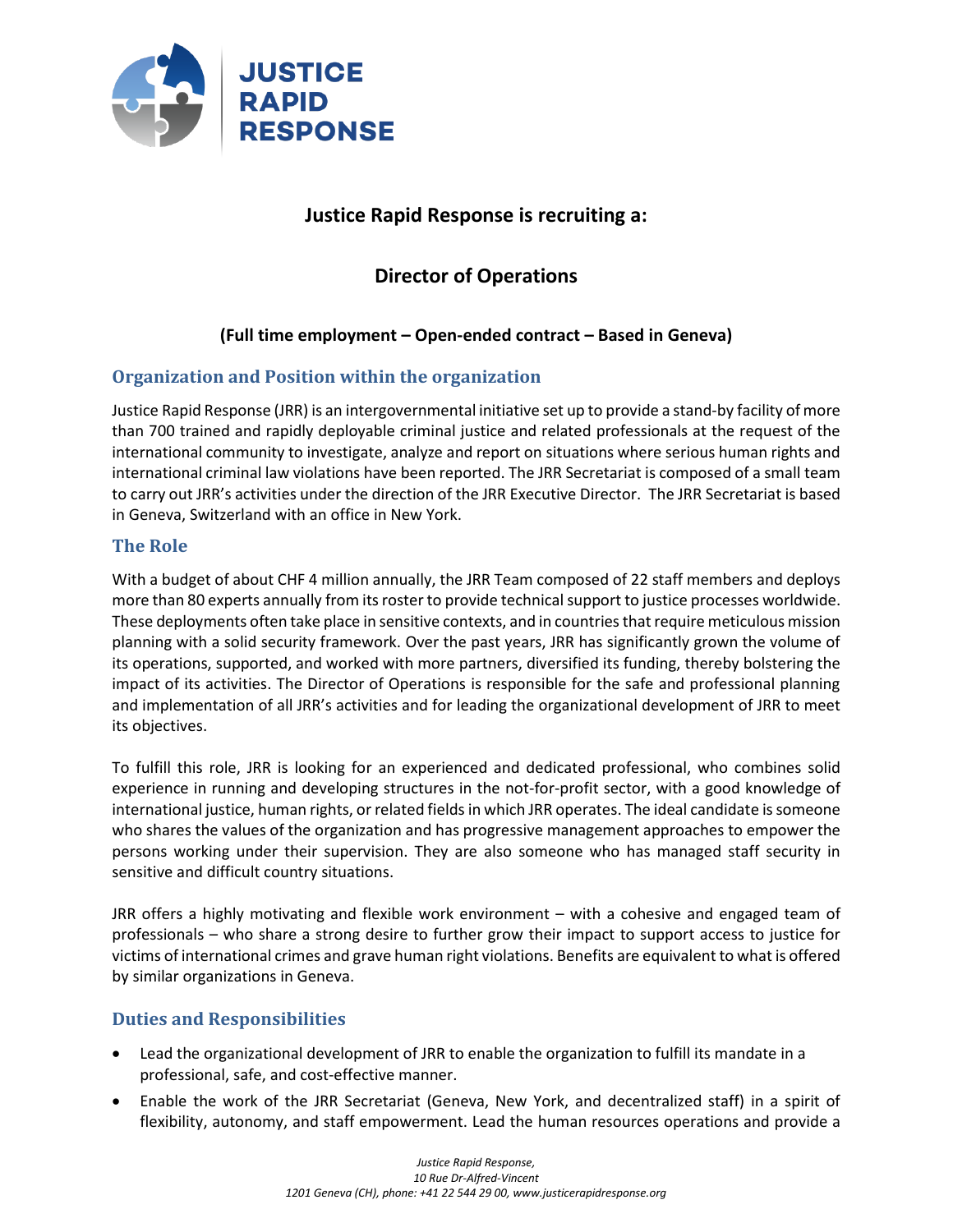safe, fair, diverse, and inclusive working environment for JRR's staff. Ensure adequate office management and an IT infrastructure that meets the best standards and practices in terms of information management and cyber-security.

- Lead on organizational planning cycle including the annual plan of work and budget in collaboration with the Director of Finance.
- Keep an overview of all grants and projects in close coordination with the Director of Finance and ensure their flawless implementation.
- Oversee all contractual aspects related to the deployment of JRR experts, including the determination of the expert fee in accordance with JRR's policies. Lead all aspects associated with the fulfilment of JRR's "Duty of Care" obligations towards the experts deployed from JRR's roster. This includes conducting the security threats and risks assessment, the issuance of security guidelines and the briefings of the security of experts prior to their deployment.
- Supervise the work of JRR's three programmes the International, National and Civil Society Programmes – and ensure that each programme is progressing towards their objectives as set in JRR's annual plan of work. Define the way the work on existing or emerging cross-cutting themes (such as sexual and gender-based violence, violations affecting children, as well as financial investigation and asset recovery) is defined, organized, and led by the JRR team to ensure maximum impact.
- Supervise the work of the Roster Management Unit to ensure that the roster meets the needs of the international community, that the best experts are properly selected, vetted, and trained, and are deployable at short notice. Support the engagement with JRR's expert community, the maintenance and development of JRR's information system for operations (Salesforce), the compliance with data protection regulations.
- Build and maintain a solid network of comparable organizations to identify best practices, emerging trends and needs in terms of operations and staff management. Represent JRR to raise awareness about JRR's work, build partnerships and mobilize resources. Replace the Executive Director in some events and public appearances as required.
- Contribute to the fundraising efforts of the organization by ensuring that the impact of JRR's operations is well documented and available (M&E), seize new funding opportunities, stimulate, and support programmes to raise project funding and contribute to the diversification of funding at JRR.
- Participate in some deployments, outreach, and consultation missions as JRR's representative.

### **Qualifications**

- University Degree in a field relevant to JRR's work complemented by a Master's degree in business and administration (MBA), management and human resources, project management or equivalent;
- Knowledge of human rights/humanitarian law, international criminal justice or transitional justice;
- Minimum 12 years of relevant professional experience, of which at least 4 years in a senior management role.
- Experience in establishing, running, and developing an Inter-governmental Organization (IGO) or international NGO active in human rights, humanitarian law, international or transitional justice;
- Demonstrated international field experience in challenging security environments (conflict or postconflict situation) with responsibility for the safety and security of staff.
- Experience in donor relations grant applications or managing large projects.
- Excellent language skills, including superior writing, speaking and presentation skills in English and French. Other relevant language skills a plus.